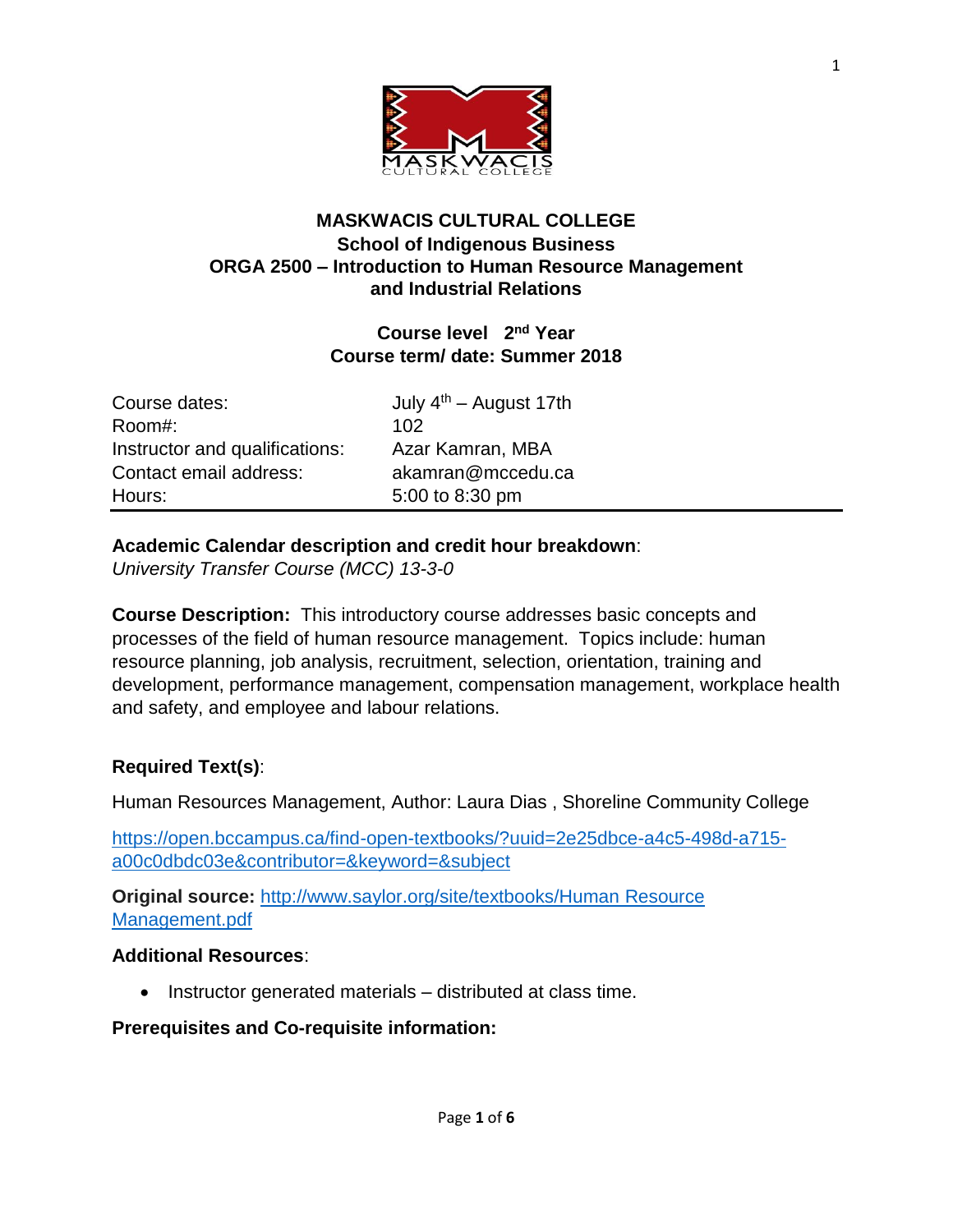### **Course Objectives**:

- 1. Create an understanding on the role of human resources
- 2. Create an understating on developing and implementing strategic HRM plans
- 3. Create an understanding on importance of diversity and multiculturalism
- 4. Create an understanding on the recruitment and selection process
- 5. Create and understanding on various aspects such as "compensation and benefits", "retention and motivation", & "performance management"

**Learning outcomes:** At the end of this course, the students will be able to

- Know the role of human resources, why HRM function is key to a successful business.
- Know how developing and implementing strategic HRM plans is necessary to address the ever-changing work environment.
- Know why diversity and multiculturalism is so important to ensuring a healthy organization.
- Know some of the important legal aspects of recruitment and selection process and methods to recruit qualified individuals.
- Understand various aspects of "compensation and benefits"; pay, benefits, vacation time, and other incentives.
- Understand "retention and motivation": talent management approach
- Understand "performance management": performance issues and how to handle those performance issues.
- Know how to address health and safety issues such as drug use

#### **Grades distribution:**

| Assignment | <b>Request for</b>               | % of total grade | Due date            |
|------------|----------------------------------|------------------|---------------------|
| #1         | Individual assignment            | 15               | July 16th 2018      |
|            | #1                               |                  |                     |
| #2         | Individual assignment            | 15               | July 30th 2018      |
|            | #2                               |                  |                     |
| #3         | <b>Group Participation &amp;</b> | 10               | Per participation & |
|            | attendance                       |                  | class attendance    |
| #4         | <b>Final Exam</b>                | 60               | August 13th 2018    |
| Total      |                                  | 100%             |                     |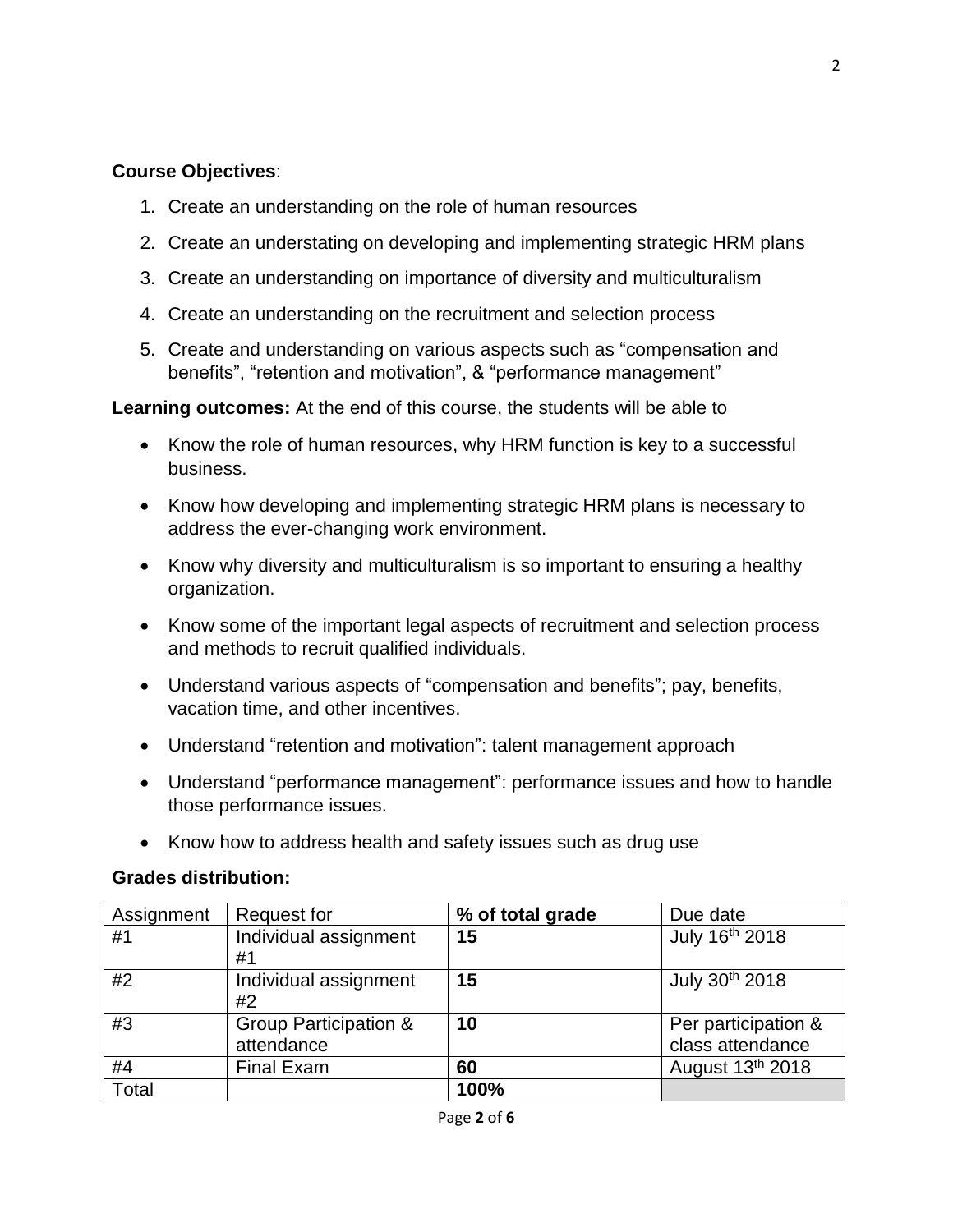# **Grading system rating:**

#### **Grading system revised May 2018**

| Descriptor                                                                                                        | Grade<br>point<br>value | Percentage  | Alpha<br>grade | Standing            |
|-------------------------------------------------------------------------------------------------------------------|-------------------------|-------------|----------------|---------------------|
| Outstanding performance                                                                                           | 4.0                     | 90 or above | $A +$          | Honours             |
| Excellent performance -<br>superior performance showing<br>comprehensive knowledge of the<br>subject matter       | $\overline{3.8}$        | $85 - 89$   | $\overline{A}$ | Honours             |
| Approaching excellent                                                                                             | 3.6                     | 80-84       | $A -$          | <b>Honours</b>      |
| Exceeding good performance                                                                                        | 3.3                     | 76-79       | B+             |                     |
| Good performance - clearly<br>above average performance with<br>knowledge of subject matter<br>generally complete | 3.0                     | 73-75       | B              |                     |
| Approaching good performance                                                                                      | 2.7                     | 70-72       | B-             |                     |
| <b>Exceeding Satisfactory</b><br>performance                                                                      | 2.3                     | 67-69       | $C +$          |                     |
| Satisfactory performance basic<br>understanding of the subject<br>matter                                          | 2.0                     | 64-66       | $\mathsf{C}$   | <b>Minimal pass</b> |
| Approaching satisfactory<br>performance                                                                           | $\overline{1.7}$        | $60 - 63$   | $C -$          |                     |
| Insufficient prep for subsequent<br>courses in same subject                                                       | 1.5                     | $55 - 59$   | D+             |                     |
| Insufficient prep for subsequent<br>courses                                                                       | 1.3                     | 50-54       | D              |                     |
| Failure. Did not meet course<br>requirements                                                                      | 0.0                     | $0 - 49$    | F              |                     |
| Incomplete                                                                                                        | 0.0                     | 0.0         | $\mathbf{I}$   |                     |

### **A minimum of 2.0 is required for courses to be transferable to other institutions, however, we encourage all students to aim for top marks.**

**\***Group/Individual work to be identified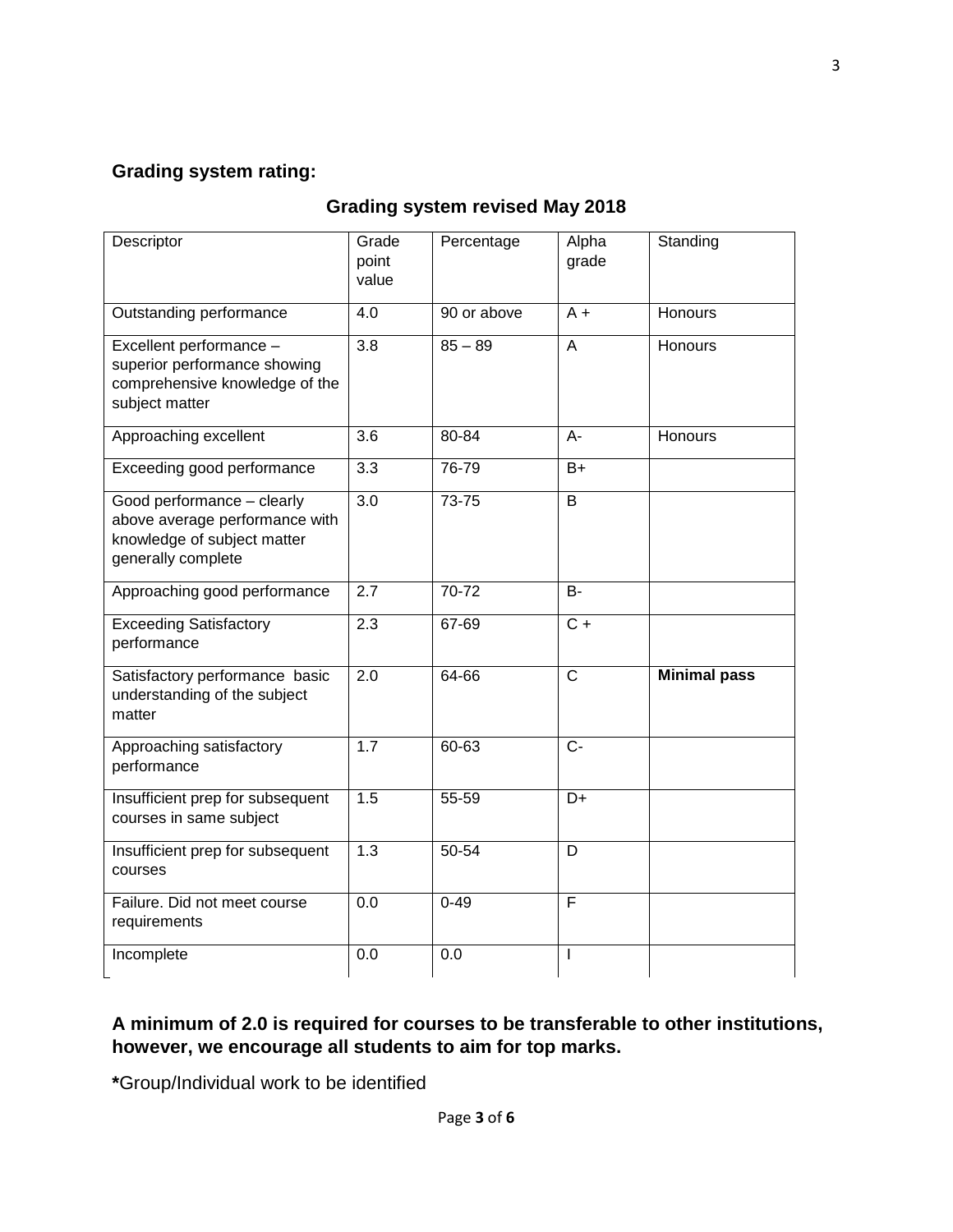### **Schedule of Assignments:**

Assignments should be typed and double spaced on standard-sized paper (8.5"x11"), with 1" margins on all sides. You should use a clear font that is highly readable. APA recommends using 12 pt. Times Roman font.

Each assignment size should be MINIMUM 4 pages or 1000 words long (double spaced) and MAXIMUM 5 pages or 1250 words long (double spaced). Any pictures or diagrams are not counted in word limits.

|   | Individual assignment topics                                                                                                                                                                                                                                                                                                           | <b>Assignments Due</b> |
|---|----------------------------------------------------------------------------------------------------------------------------------------------------------------------------------------------------------------------------------------------------------------------------------------------------------------------------------------|------------------------|
|   | Of the seven tasks an HR manager does, which<br>do you think is the most challenging? Why? Feel<br>free to use examples from Cree and First<br>Nations while utilizing the concepts discussed in<br>the course.                                                                                                                        | July 16th              |
| 2 | Research the various generations: baby<br>boomers, Generation X, and the Y Generation<br>(millennials). Compare and contrast five<br>differences between the generations. How might<br>these differences impact HRM? Feel free to use<br>examples from Cree and First Nations while<br>utilizing the concepts discussed in the course. | July 30 <sup>th</sup>  |

**Schedule of lectures topics, laboratories and assignments covered:** dates of each class, topics that will be covered, any assignments due on that date, speakers attending, etc.

| <b>Date</b>                     | <b>Topic</b>                                       | <b>Readings</b><br>(Chapters) | <b>Individual</b><br><b>Assignments</b><br><b>Due</b> |
|---------------------------------|----------------------------------------------------|-------------------------------|-------------------------------------------------------|
| Week 1<br>July 4 <sup>th</sup>  | The role of human resources                        | Chapter 1                     |                                                       |
| Week 2<br>July 9 <sup>th</sup>  | Developing and implementing<br>strategic HRM plans | Chapter 2                     | Assignment 1<br>discussed                             |
| Week 2<br>July 11 <sup>th</sup> | Diversity and multiculturalism                     | Chapter 3                     |                                                       |
| Week 3<br>July 16th             | <b>Recruitment &amp; Selection</b>                 | Chapter 4,<br>5               | Assignment 1 due                                      |
| Week 3<br>July 18th             | Selection, compensation and<br>benefits            | Chapter<br>5,6                |                                                       |
| Week 4<br>July 23rd             | Retention and motivation                           | Chapter 7                     | Assignment 2<br>discussed                             |
| Week 4<br>July 25 <sup>th</sup> | Training and development                           | Chapter 8                     |                                                       |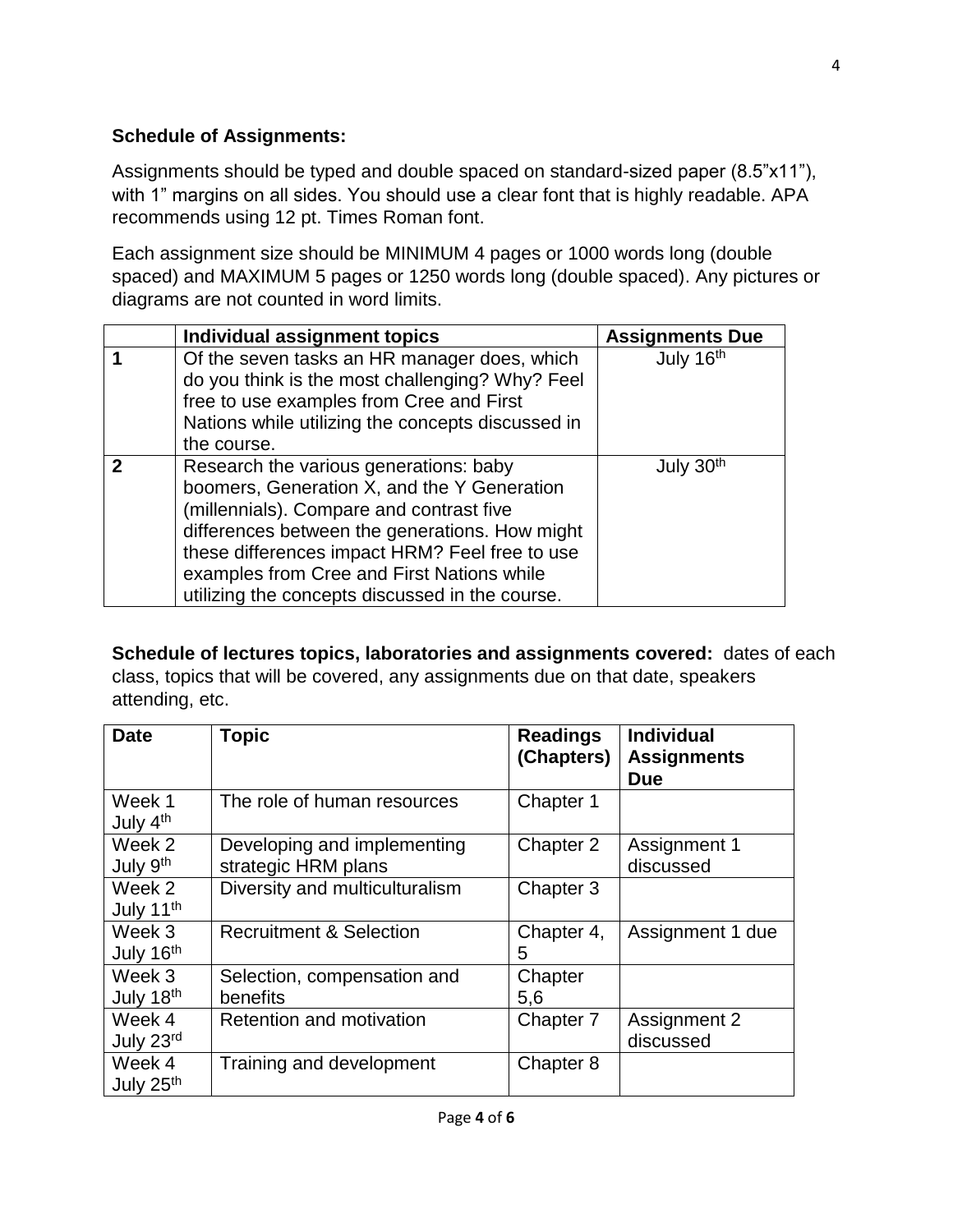| Week 5                | Successful employee           | Chapter 9  | Assignment 2 due |
|-----------------------|-------------------------------|------------|------------------|
| July 30 <sup>th</sup> | communication                 |            |                  |
| Week 5                | Managing employee performance | Chapter    |                  |
| Aug 1 <sup>st</sup>   | & employee assessment         | 10, 11     |                  |
| Week 6                | Safety and health at work     | Chapter 13 |                  |
| Aug $6th$             |                               |            |                  |
| Week 6                | Safety and health at work     | Chapter 13 |                  |
| Aug $8th$             |                               |            |                  |
| Week 7                | <b>FINAL EXAM</b>             | All        |                  |
| Aug $13th$            |                               |            |                  |

# **Cultural**

### **Spiritual**

Help students understand that we all have feelings. Our feelings help us in our development as a person and help us to function in the world around us. These feelings also allow us to market ourselves or un-market ourselves. Students will be encouraged to reflect on Cree culture and debate value of spiritual tools in the culture and its connection to creating value through operations management, supply chain management, operations planning and resource planning.

### Physical

Using the Cree spiritual tools students will be encouraged to examine their feelings about an operation that they want to successfully manage in today's business environment.

#### Emotiona**l**

In this aspect the students will develop the ability to express their values while not compromising on operational/customer demands through effectively managing the quality & reliability of a product for the client base through effective operations management.

# **Additional Information:**

# **Student conduct:**

- a) Plan to arrive to class on time and to stay for the entire class period (or until dismissed) because random arrivals and exits are disrespectful and distracting.
- b) All cell phones, smartphones, and other electronic devices (e.g., pagers, iPods) must be turned off (or on vibrate) and hidden from view during class time.
- c) Students are responsible for what transpired if they miss a class. It is the student's responsibility to contact a classmate to determine what was missed.